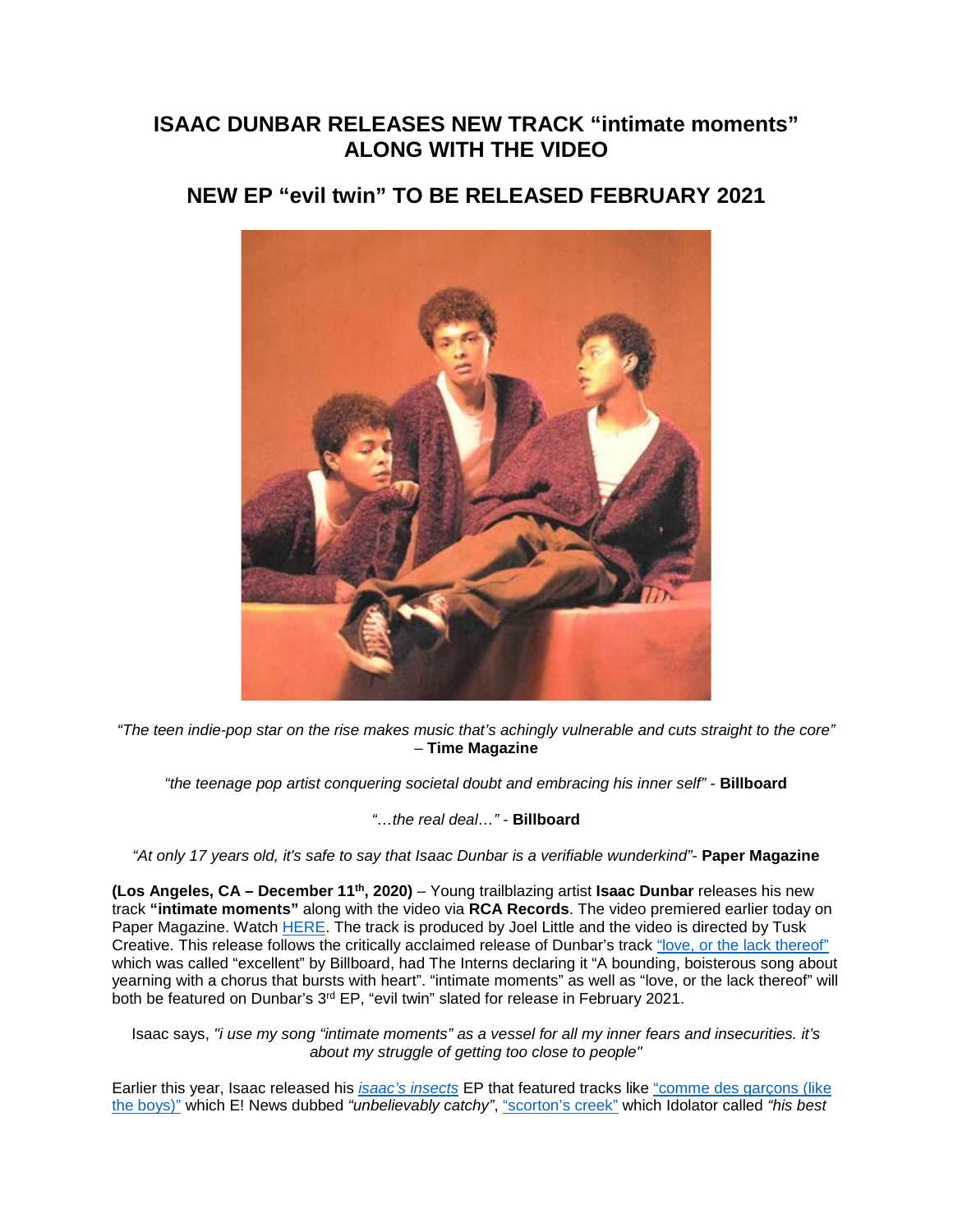*single yet"* and ["makeup drawer"](https://eur01.safelinks.protection.outlook.com/?url=https%3A%2F%2Fwww.youtube.com%2Fwatch%3Fv%3Dwg7SH4f4E-0%26feature%3Demb_logo&data=04%7C01%7Ckirsten.mikkelson%40rcarecords.com%7Ce391628a1eb34e6ea38108d89dee4f97%7Cf0aff3b791a54aaeaf71c63e1dda2049%7C0%7C0%7C637432994248459450%7CUnknown%7CTWFpbGZsb3d8eyJWIjoiMC4wLjAwMDAiLCJQIjoiV2luMzIiLCJBTiI6Ik1haWwiLCJXVCI6Mn0%3D%7C1000&sdata=f3HGPcCGoL4xSa1MoV7qfB8Udnc1YXxV8EpN390%2BJNk%3D&reserved=0) where PAPER Magazine praised its *"bright melody."* HYPEBEAST also declared his vocals *"…soulful…"* His most recent release, the stirring and striking track "miss america" was declared a "…*soaring, powerful ballad…"* by The Interns. Check out the music video for "miss america" [HERE.](https://eur01.safelinks.protection.outlook.com/?url=https%3A%2F%2Fsmarturl.it%2Fxmissamericax%2Fyoutube&data=04%7C01%7Ckirsten.mikkelson%40rcarecords.com%7Ce391628a1eb34e6ea38108d89dee4f97%7Cf0aff3b791a54aaeaf71c63e1dda2049%7C0%7C0%7C637432994248469447%7CUnknown%7CTWFpbGZsb3d8eyJWIjoiMC4wLjAwMDAiLCJQIjoiV2luMzIiLCJBTiI6Ik1haWwiLCJXVCI6Mn0%3D%7C1000&sdata=JWUz2clda6EifzIdCrt8grdF8CJU%2F9%2BxL5cQrawnu3Y%3D&reserved=0)



Photo Credit: Harshvardhan Shah

## **About Isaac Dunbar**

17-year-old Isaac Dunbar has carved out a spectacular and unique lane as one of the most critically heralded new artists in 2020. After supporting girl in red on her North American and European run of shows in 2019, Dunbar released his highly anticipated debut EP *[balloons don't float here](https://eur01.safelinks.protection.outlook.com/?url=https%3A%2F%2Fopen.spotify.com%2Falbum%2F4Qb82ieP4gzGzJiRnUNYyw&data=04%7C01%7Ckirsten.mikkelson%40rcarecords.com%7Ce391628a1eb34e6ea38108d89dee4f97%7Cf0aff3b791a54aaeaf71c63e1dda2049%7C0%7C0%7C637432994248479434%7CUnknown%7CTWFpbGZsb3d8eyJWIjoiMC4wLjAwMDAiLCJQIjoiV2luMzIiLCJBTiI6Ik1haWwiLCJXVCI6Mn0%3D%7C1000&sdata=F8moQUDZ1PcQscXoDf9CjnDpygWX7lLJ74kvEKCf%2BVw%3D&reserved=0)*. It garnered the attention of notable tastemakers like [Zane Lowe,](https://eur01.safelinks.protection.outlook.com/?url=https%3A%2F%2Fdangervillage-dot-yamm-track.appspot.com%2FRedirect%3Fukey%3D1B7pGFDZQkjtarqFF6Fi02gDolkSj5RA5oBMFOz0ooUA-373128585%26key%3DYAMMID-83810200%26link%3Dhttps%253A%252F%252Ftwitter.com%252Fzanelowe%252Fstatus%252F1110579216762822656&data=04%7C01%7Ckirsten.mikkelson%40rcarecords.com%7Ce391628a1eb34e6ea38108d89dee4f97%7Cf0aff3b791a54aaeaf71c63e1dda2049%7C0%7C0%7C637432994248479434%7CUnknown%7CTWFpbGZsb3d8eyJWIjoiMC4wLjAwMDAiLCJQIjoiV2luMzIiLCJBTiI6Ik1haWwiLCJXVCI6Mn0%3D%7C1000&sdata=umpZyeF97OW1Skx8iMbmf7otJACYOiKbBVNHu%2BBdo9g%3D&reserved=0) [The FADER,](https://eur01.safelinks.protection.outlook.com/?url=https%3A%2F%2Fdangervillage-dot-yamm-track.appspot.com%2FRedirect%3Fukey%3D1B7pGFDZQkjtarqFF6Fi02gDolkSj5RA5oBMFOz0ooUA-373128585%26key%3DYAMMID-83810200%26link%3Dhttps%253A%252F%252Fwww.thefader.com%252F2018%252F10%252F02%252Fisaac-dunbar-freshman-year-video&data=04%7C01%7Ckirsten.mikkelson%40rcarecords.com%7Ce391628a1eb34e6ea38108d89dee4f97%7Cf0aff3b791a54aaeaf71c63e1dda2049%7C0%7C0%7C637432994248489434%7CUnknown%7CTWFpbGZsb3d8eyJWIjoiMC4wLjAwMDAiLCJQIjoiV2luMzIiLCJBTiI6Ik1haWwiLCJXVCI6Mn0%3D%7C1000&sdata=nkcJNXEEZqQ5f8ZjvmkIBGGug17L7B%2B4OhlferEwmUU%3D&reserved=0) [Ones To Watch,](https://eur01.safelinks.protection.outlook.com/?url=https%3A%2F%2Fdangervillage-dot-yamm-track.appspot.com%2FRedirect%3Fukey%3D1B7pGFDZQkjtarqFF6Fi02gDolkSj5RA5oBMFOz0ooUA-373128585%26key%3DYAMMID-83810200%26link%3Dhttps%253A%252F%252Fwww.onestowatch.com%252Fblog%252Freminisce-on-high-school-relationships-with-isaac&data=04%7C01%7Ckirsten.mikkelson%40rcarecords.com%7Ce391628a1eb34e6ea38108d89dee4f97%7Cf0aff3b791a54aaeaf71c63e1dda2049%7C0%7C0%7C637432994248489434%7CUnknown%7CTWFpbGZsb3d8eyJWIjoiMC4wLjAwMDAiLCJQIjoiV2luMzIiLCJBTiI6Ik1haWwiLCJXVCI6Mn0%3D%7C1000&sdata=VJ3%2FHMvMIpjcC03%2B0nRPWmfdzQuRlcXTeCi1arOaVVQ%3D&reserved=0) and [Hillydilly,](https://eur01.safelinks.protection.outlook.com/?url=https%3A%2F%2Fwww.hillydilly.com%2F2019%2F05%2Fisaac-dunbar-cologne%2F&data=04%7C01%7Ckirsten.mikkelson%40rcarecords.com%7Ce391628a1eb34e6ea38108d89dee4f97%7Cf0aff3b791a54aaeaf71c63e1dda2049%7C0%7C0%7C637432994248499430%7CUnknown%7CTWFpbGZsb3d8eyJWIjoiMC4wLjAwMDAiLCJQIjoiV2luMzIiLCJBTiI6Ik1haWwiLCJXVCI6Mn0%3D%7C1000&sdata=K2n51X63V4MCqhkxCrCI1YHOogsINaF5h6ZZWFl4h1g%3D&reserved=0) which stated: *"it's only a matter of time until he gets worldwide recognition."* Hailing from Cape Cod, Massachusetts, Isaac's music melds complex sounds and atmospheric, beat-driven production to create melodic and introspective tracks. In April, Isaac released his *[isaac's insects](https://eur01.safelinks.protection.outlook.com/?url=https%3A%2F%2Fsmarturl.it%2FisaacsinsectsEPx&data=04%7C01%7Ckirsten.mikkelson%40rcarecords.com%7Ce391628a1eb34e6ea38108d89dee4f97%7Cf0aff3b791a54aaeaf71c63e1dda2049%7C0%7C0%7C637432994248509423%7CUnknown%7CTWFpbGZsb3d8eyJWIjoiMC4wLjAwMDAiLCJQIjoiV2luMzIiLCJBTiI6Ik1haWwiLCJXVCI6Mn0%3D%7C1000&sdata=LLSrWGNadq51qbRnFigAoyLwjY5YUW8A7B9%2FfmxQiSI%3D&reserved=0)* EP which led LADYGUNN to call him a *"…young pioneer…"* and PAPER Magazine declaring him a "…*verifiable wunderkind…"* Isaac has spent much of 2020 creating with new music on the way.

## **To Buy/Stream/Watch "intimate moments":**

Multi – [https://smarturl.it/xintimatemomentsx](https://eur01.safelinks.protection.outlook.com/?url=https%3A%2F%2Fsmarturl.it%2Fxintimatemomentsx&data=04%7C01%7Ckirsten.mikkelson%40rcarecords.com%7Ce391628a1eb34e6ea38108d89dee4f97%7Cf0aff3b791a54aaeaf71c63e1dda2049%7C0%7C0%7C637432994248509423%7CUnknown%7CTWFpbGZsb3d8eyJWIjoiMC4wLjAwMDAiLCJQIjoiV2luMzIiLCJBTiI6Ik1haWwiLCJXVCI6Mn0%3D%7C1000&sdata=y4ukF8DacFLomyVB5x3OhWlbkTb1c%2Bw6v11XUQO%2Byfw%3D&reserved=0)

**Follow Isaac Dunbar at:** [Official Website](https://eur01.safelinks.protection.outlook.com/?url=https%3A%2F%2Fwww.isaacdunbar.com%2F&data=04%7C01%7Ckirsten.mikkelson%40rcarecords.com%7Ce391628a1eb34e6ea38108d89dee4f97%7Cf0aff3b791a54aaeaf71c63e1dda2049%7C0%7C0%7C637432994248519416%7CUnknown%7CTWFpbGZsb3d8eyJWIjoiMC4wLjAwMDAiLCJQIjoiV2luMzIiLCJBTiI6Ik1haWwiLCJXVCI6Mn0%3D%7C1000&sdata=bzUd1hDvb4E1Bb3dCYkdPouF1TxlY38v6otd0zDx1p0%3D&reserved=0) | [Facebook](https://eur01.safelinks.protection.outlook.com/?url=https%3A%2F%2Fwww.facebook.com%2Fisaacdunbarofficial%2F&data=04%7C01%7Ckirsten.mikkelson%40rcarecords.com%7Ce391628a1eb34e6ea38108d89dee4f97%7Cf0aff3b791a54aaeaf71c63e1dda2049%7C0%7C0%7C637432994248519416%7CUnknown%7CTWFpbGZsb3d8eyJWIjoiMC4wLjAwMDAiLCJQIjoiV2luMzIiLCJBTiI6Ik1haWwiLCJXVCI6Mn0%3D%7C1000&sdata=JPpPCzAtaYMgpy8h%2FjpZ8ye2Y%2F8R0iXtR09f7BXHtR0%3D&reserved=0) | [Twitter](https://eur01.safelinks.protection.outlook.com/?url=https%3A%2F%2Ftwitter.com%2Fisaacdunbar&data=04%7C01%7Ckirsten.mikkelson%40rcarecords.com%7Ce391628a1eb34e6ea38108d89dee4f97%7Cf0aff3b791a54aaeaf71c63e1dda2049%7C0%7C0%7C637432994248529409%7CUnknown%7CTWFpbGZsb3d8eyJWIjoiMC4wLjAwMDAiLCJQIjoiV2luMzIiLCJBTiI6Ik1haWwiLCJXVCI6Mn0%3D%7C1000&sdata=Lm%2FFzUZIKDrAy%2BCMWaWCUc7uQkevKx6UxVJZFB0wTCI%3D&reserved=0) | [Instagram](https://eur01.safelinks.protection.outlook.com/?url=https%3A%2F%2Fwww.instagram.com%2Fisaacdunbar%2F%3Fhl%3Den&data=04%7C01%7Ckirsten.mikkelson%40rcarecords.com%7Ce391628a1eb34e6ea38108d89dee4f97%7Cf0aff3b791a54aaeaf71c63e1dda2049%7C0%7C0%7C637432994248529409%7CUnknown%7CTWFpbGZsb3d8eyJWIjoiMC4wLjAwMDAiLCJQIjoiV2luMzIiLCJBTiI6Ik1haWwiLCJXVCI6Mn0%3D%7C1000&sdata=nZJdN%2Ff87yUvQHSyf5RiHZ1rQ%2BvVABE3v1sEVLypde4%3D&reserved=0)